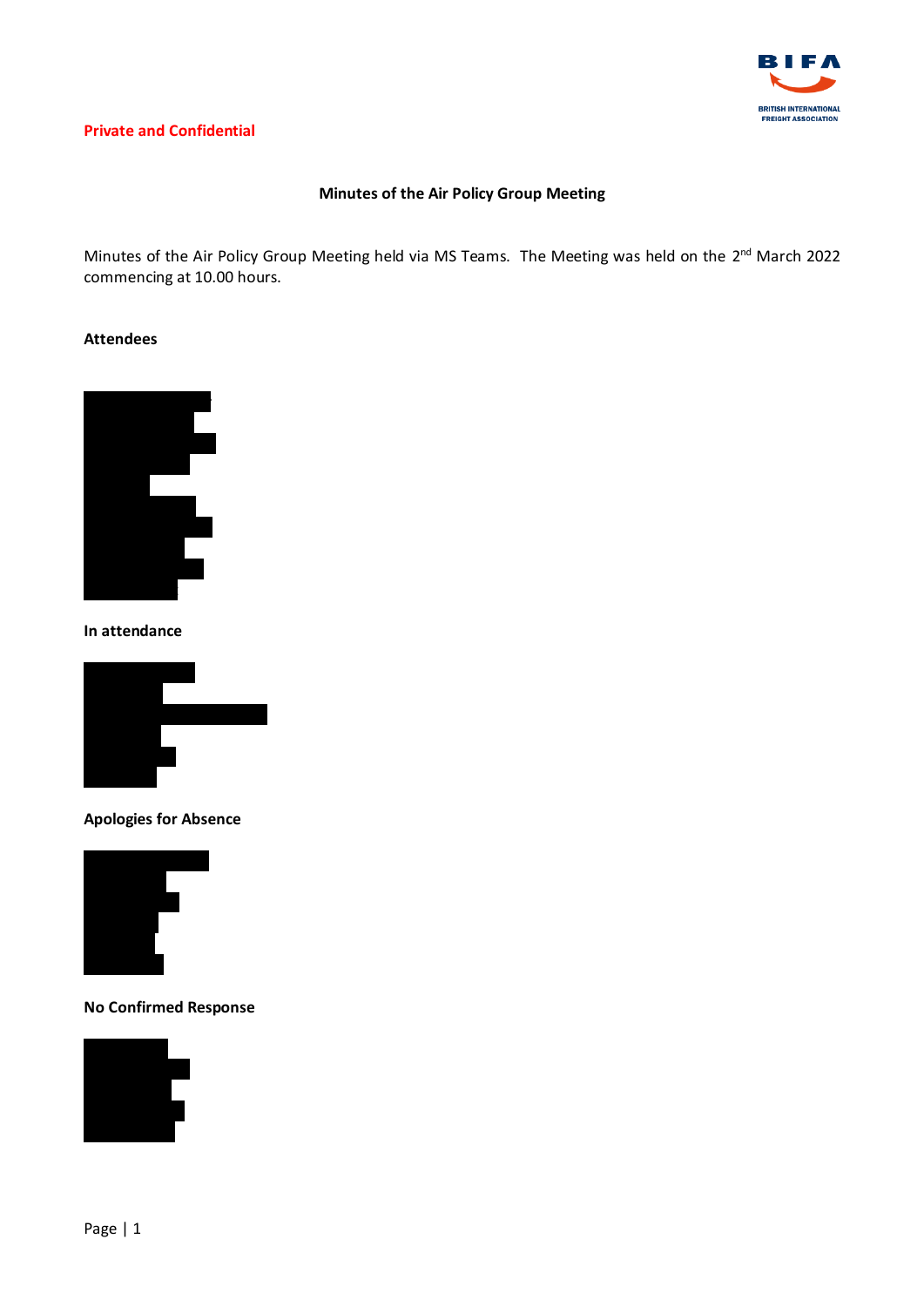

### **Agenda point 1 - Competition Statement.**

BIFA's Competition Statement as detailed on the agenda was read out by the Chair at the start of the meeting.

# **Agenda point 2- Agree Minutes of the meeting of 1 st December 2021.**

The meeting agreed that the Minutes were an accurate record of the meeting, the Chair advising BIFA Secretariat to sign them on their behalf.

## **Agenda point 3 - Matters arising from the meeting of 1 st December 2021.**

A review of green initiatives was suggested, dealt with under agenda item 10 of this meeting.

### **Agenda point 4 - BIFA training and Young Forwarder Network (YFN)**

Members were given a presentation on CDS e-learning and training modules, updates on BTEC and apprenticeships.

Training certificates are now issued digitally, so they can be used on social media.

Members were also given an overview of School Engagement projects that are taking place around the country.

There are also now face-to-face options.

Any member wishing to get involved or have queries regarding training should in the first instance contact Carl Hobbi[s c.hobbis@bifa.org](mailto:c.hobbis@bifa.org)

The group also had an introduction to an **Apprentice** who is also a member of the **Young Forwarder Network**, explaining how he got involved in the apprenticeship, what was involved (including work modules) and how that supported the work he was doing for his company. He explained the benefits of the YFN, enabling the interaction with other young forwarders embarking on a career in freight forwarding.

#### **Agenda point 5 - ASM update.**

ASM updated all on the latest CDS developments. There is now a resource centre on the ASM website. 150 users have been migrated onto the transit system. Members were encouraged to get engaged immediately with CDS. CDS functionality is embedded is Sequoia and both dummy and live entries are possible. Members were encouraged to try live entries – if difficulties are encountered the entry can be deleted and reprocessed in CHIEF. In September 2022 CHIEF will be turned off for import entries with the whole system being shut down in March 2023. A member (that has used CDS) commented that processing on CDS is 'hard going' and also reminded on a couple of pertinent points.

- New direct debits will need to be set up for CDS (Chief ones will not be transferred.
- Importer deferments must be authorised again in CDS
- Finally review CDS now was the advice.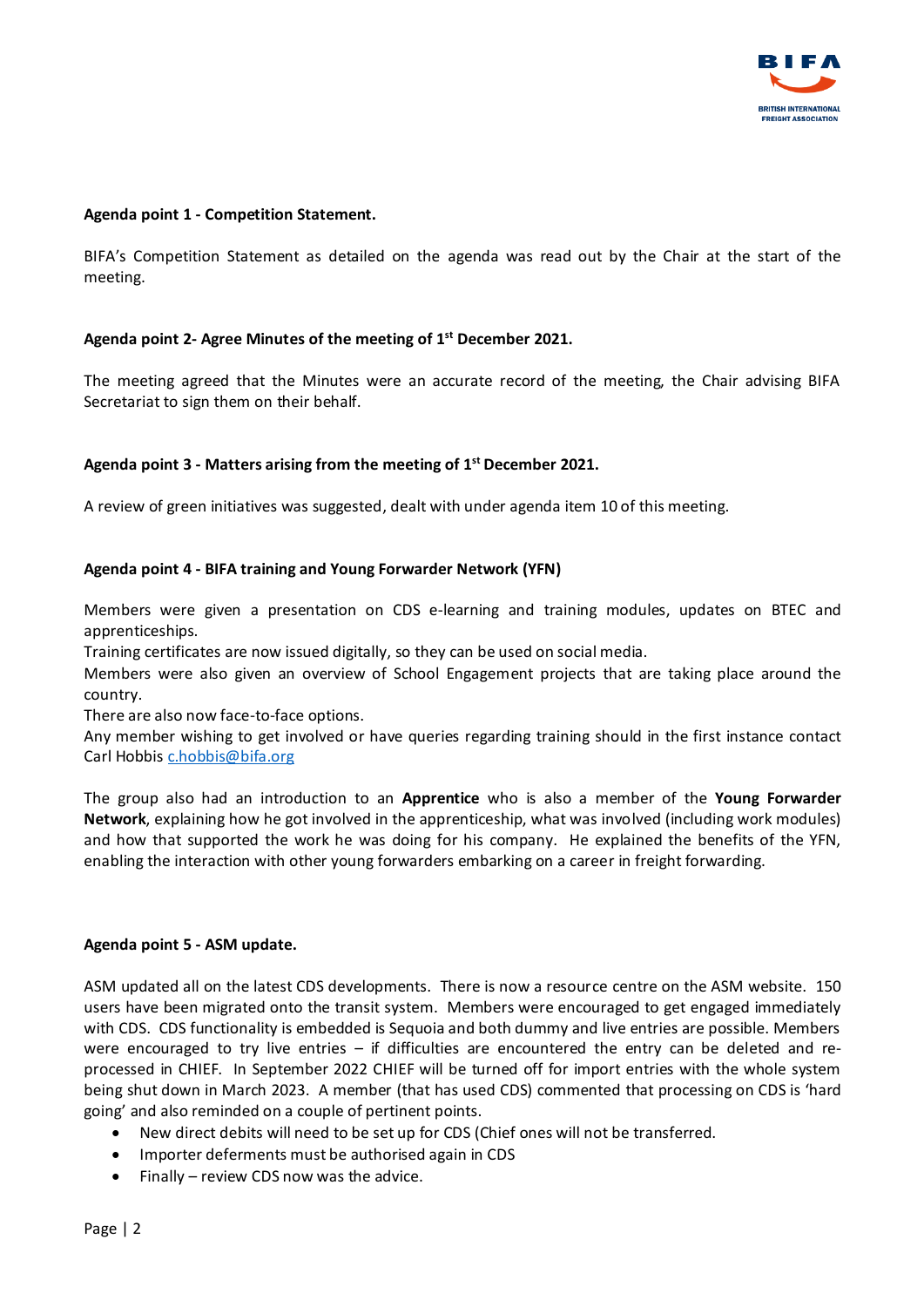

Members were advised that HMRC are establishing a communication link for user problems. BIFA are meeting with the CDS comms team and will provide contact details (please revisit BIFA website for updates.

### **Agenda point 6 - Customs update.**

### Changes on the  $1<sup>st</sup>$  January 2022

The UK had implemented additional customs controls on the 01/01/2022 which had particularly impacted on the UK road sector. Effectively the UK had imposed two additional customs requirements the first impacting all modes was that all consignments had to be declared at the frontier using a conventional full customs declaration (pre-lodged and non-inventory linked ports). The second requirement for non-inventory linked ports was the implementation of GVMS for all road freight movements between the EU and UK.

There were additional checks on imported SPS goods with increasing inspections on Products of Animal Origin

## Changes on the 1<sup>st</sup> July 2022

The two main changes being implemented related to the mandatory requirement to submit an safety and security declaration in S&S GB for all imports into the UK from the EU. Under this regime the legal responsibility for filing the declaration for Ro-Ro lay with the trucker operator. Other parties could submit the ENS declaration, in this case the trucker was still responsible to ensure that the declaration had been filed.

HMRC had rejected all approaches from Trade for an interim period at least to agree to an easement that where a pre-lodged customs declaration had been submitted to regard this as fulfilling the role of the ENS.

Software companies and the CSPs were developing systems to allow the data being submitted for the customs declaration to be re-used for the ENS filing. BIFA was working at facilitating Member engagement with the relevant HMRC team, a meeting had been held on the 24<sup>th</sup> February which looked at how the system works, responsibilities and the information required.

## Changes to Simplified Customs Procedures

Customs Freight Simplified Procedures (CFSP) without warning had been re-branded as Simplified Customs Declaration Procedures (SCDP). In effective CFSP had become the Simplified Declaration Procedure. For those traders wishing to further simplify procedures Entry in Declarants Records (EIDR) was available.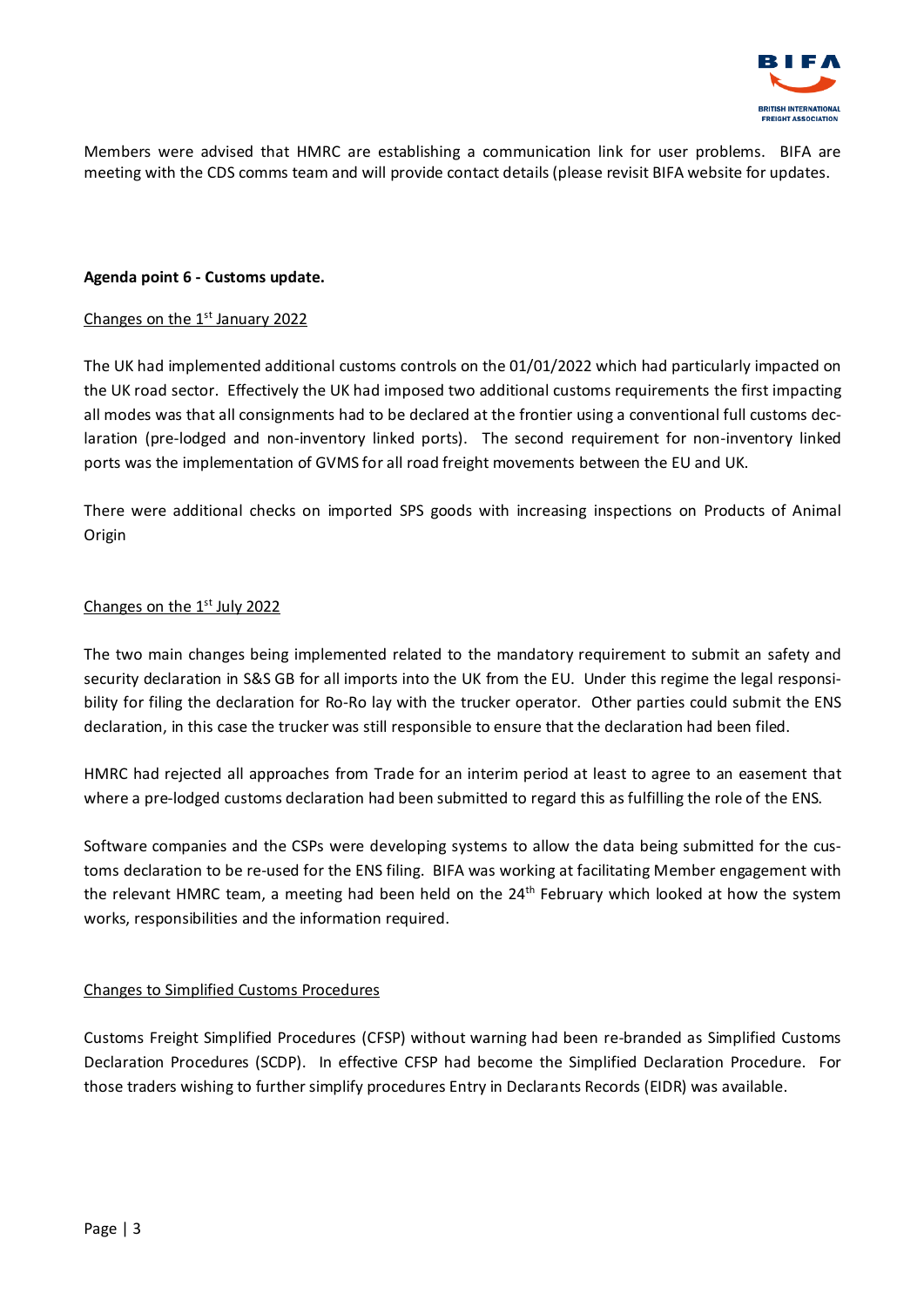

# Single Trade Window

Government was looking aways to improve freight flows at the frontier, representatives of the freight sector and CSPs were concerned that too much credence was being given to the views of large organisations who wanted to simplify systems with little regard to how the border functioned HMRC has assured BIFA and CSPs that there was not an intention to reduce the role of customs agents and inventory control systems at the frontier.

A core element of the programme was work on re-using data, by submitting data once to multiple Government agencies through a single portal. The work was at an evaluation stage and BIFA would keep Members updated as appropriate.

# **Agenda point 7 - IATA/FIATA update**

- New Air Freight Institute Chair Dawit Woubishet (from Ethiopian Freight Forwarders Association)
- Update on EACP-JC held 15 February 2022 Attending freight forwarding associations had voting rights removed at previous meeting, so only noted IATA proposals
- Update on IFCC held 23/24 February 2022 FIATA challenged the no vote rule and had its effectiveness suspended. Final decision with IATA Cargo Agency Conference
- Big push by IATA on sustainable aviation
- IATA push on DG Competency Based Training and Assessment heavy reliance on freight forwarders to maintain training records (can be subject to audit) and still submit 2 x DG certs to IATA for compliance.

## **Agenda point 8 -Regional updates.**

## **Heathrow**

The latest Regional Meeting was held on 27<sup>th</sup> January

Members received a presentation by the CCS-UK Users group, who provided an overview of the Advance Information System (AIS).

The presentation included a live demonstration of the system, including the processes for Freight Forwarders/Hauliers when arranging the despatch of trucks, as well as the processes that the GHA's and Airlines follow.

It was confirmed that functionality for electronic CSD's has been built into AIS but is not fully integrated yet. Also, the process for removal to ERTS is still being developed to comply with Border Force requirements. CCS-UK would welcome input from BIFA members.

Veena Madan of Border Force confirmed that the CCS-UK user group has contacted them about developing an ETSF log electronically, linked to AIS.

Members also heard that HAL & Segro want to go ahead with plans to develop an overflow truck park at Scylla road, to relieve congestion in the horseshoe. This project has not been approved yet, but it has been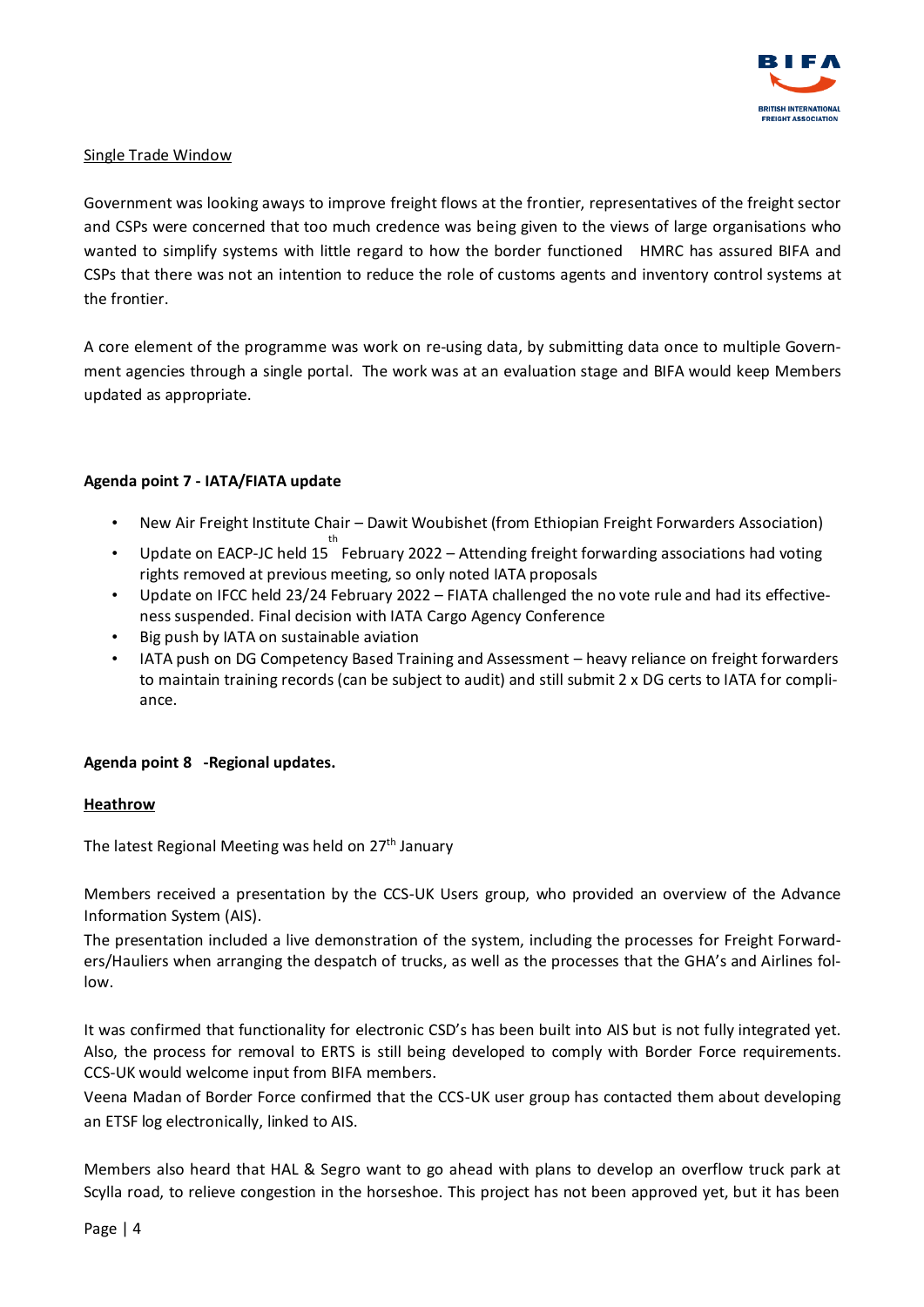

suggested that AIS will be used to monitor activity/congestion and divert trucks when necessary. Signage on main roads will be updated and AIS will call trucks back on a priority basis. It is hoped that this can be in place by the 1<sup>st</sup> or 2<sup>nd</sup> Quarter of 2023.

# Heathrow Statistics

Heathrow passenger number in 2021 was the lowest for 50 years and less than a quarter than the prepandemic levels seen in 2019.

Cargo volumes vs pre-pandemic tonnage:

|      | <b>Heathrow Cargo Volumes</b> |            |
|------|-------------------------------|------------|
| Year | (Metric Tonnes)               | Percentage |
| 2019 | 1,587,557                     |            |
| 2020 | 1,143,864                     | 72.0%      |
| 2021 | 1,402,913                     | 88.3%      |

|          | December Overview |        |                       |            |
|----------|-------------------|--------|-----------------------|------------|
|          | Passengers        | ATM's  | Cargo (Metric Tonnes) | Percentage |
| $Dec-19$ | 6,696,079         | 38,310 | 126,171               |            |
| Dec-20   | 1,143,417         | 12,374 | 108,870               | 86.20%     |
| Dec-21   | 3,121,588         | 24,632 | 127,188               | 100.80%    |

# *Next Heathrow meeting – 3 rd March 2022*

## **Stansted**

The last meeting at Stansted was held on the  $7<sup>th</sup>$  December 2021

Key points below regarding STN:

- High Level of Cargo ATMs continue at STN with Titan/Geodis service proving a success and a reflection on how forwarders are moving into Airline operations insuring capacity for their business
- Royal Mail continue to operate at peak season levels with volume growth driven by new commercial products
- Ground Handling companies are facing challenges with staff recruitment and COVID

APHA reported that trade via Stansted was steady with no big increase because of Brexit. IPAFFS is working well and the new Border Operating Model means that from 1,July 2022 animals will have to go though BCPs' and there will be 100% documentary checks.

## *Next Stansted meeting 15th March 2022*

# **Gatwick**

Page | 5 The latest Regional meeting was held on the 2<sup>nd</sup> December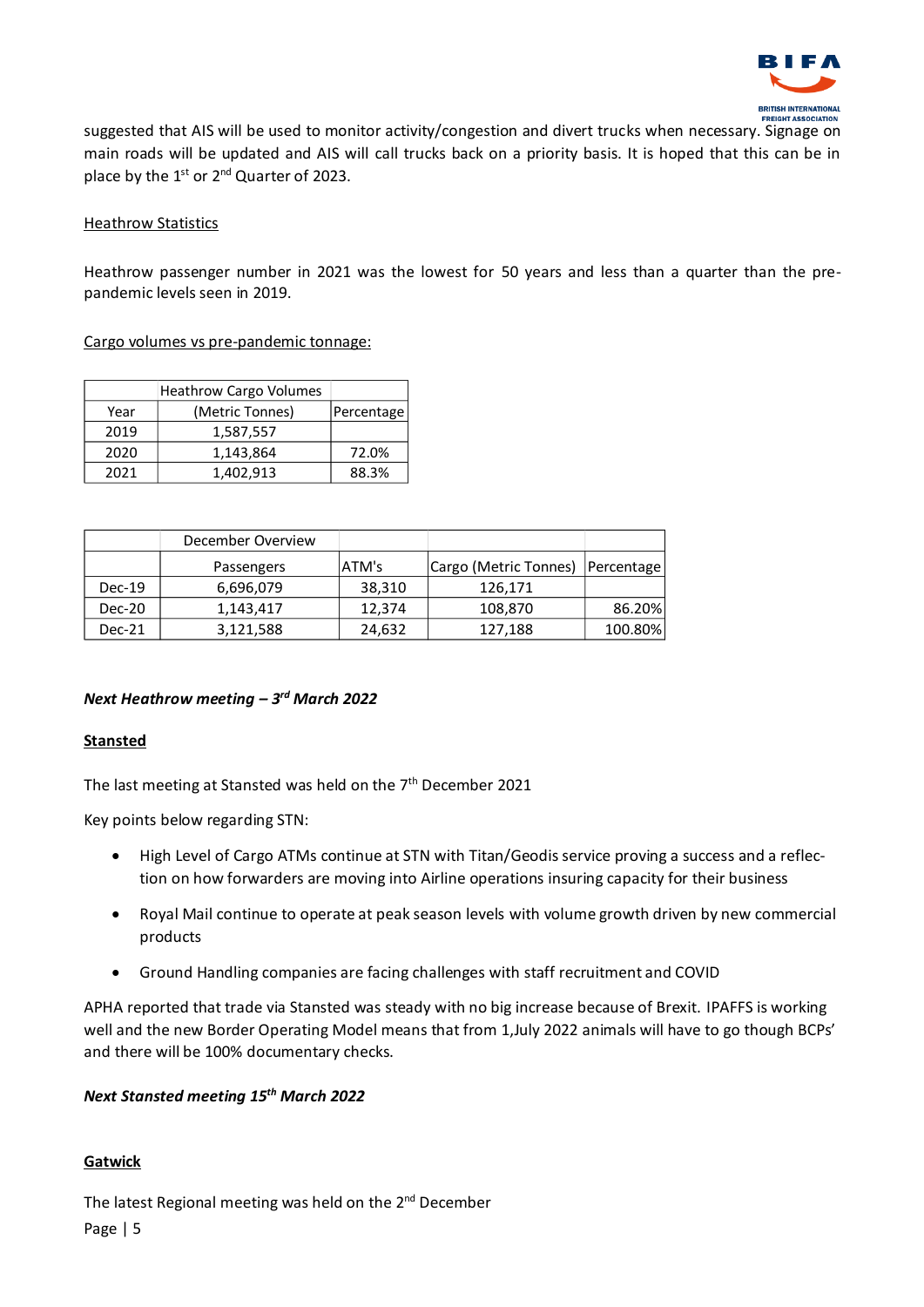

# Northern Runway Project

A lot of the business's focus has been on the Northern Runway consultation. The latest consultation ended on the 1, Dec. GAL advise that more than 90% of the jobs generated by the Northern Runway in 2038 would occur within the local regional area and this equates to a local boost of 18,400 jobs and £1.5 billion of annual value.

# Letter of Support

BIFA were approached by the Gatwick Diamond Initiative and agreed to endorse a letter to the Secretary of State at the Department for Transport. The letter points out the benefits of the project and pledges support for the airports Northern Runway plans.

# GAL provided a report on New Airlines/ Routes

Slots – the Post Hand Back slot position at LGW underlines the huge demand for LGW, despite the impacts of COVID. ACL (Slot Coordinator), saw record slots requests for the IATA Summer season (2022) around 15% higher than in 2019.

- Scoot have announced a new route between Bangkok and Gatwick. The Singapore Airlines owned carrier plan to operate a 787-800 aircraft three times weekly, increasing to four weekly in summer 2022.
- Emirates recommenced flights to Dubai from the 10th of December, operating daily services.
- Air Transat will introduce a new route between Gatwick and the Canadian city of Quebec from May 2022. Initially a summer only service, Air Transat will fly once a week to Canada's largest province with an A321neo aircraft. The service will be the only direct route between Quebec and the United Kingdom, and only the second in Europe after Paris.
- Turkish Airlines increased its schedule to IST to twice daily from early December.

## *Next Gatwick Meeting 10th March*

## **The North**

Unfortunately, there were no statistics available for MAN and EMA airports as our contact has left the Mag Group. We will follow up with his replacement.

## **Scotland**

New flights and routes were announced for departure from Edinburgh. The Global Air Park is still developing. Prestwick Airport is no longer up for sale and will remain under the control of the Scottish government.

## **Agenda point 9, Aviation security.**

- UK National Threat level is Substantial
- CAA Cargo Working Group have set up sub-group Protection of Secure Cargo Sub-Group (PSCSG) to review ICAO recommendations (e.g. storage of cargo in RA facility, controlled access to RA facility, etc.) Members will be updated as any proposals are to be introduced.
- FREDDS now 21 dogs active in cargo (more to be added)
- Overall compliance rate for RA's stands at 96.1% (result of regulated agent audits)